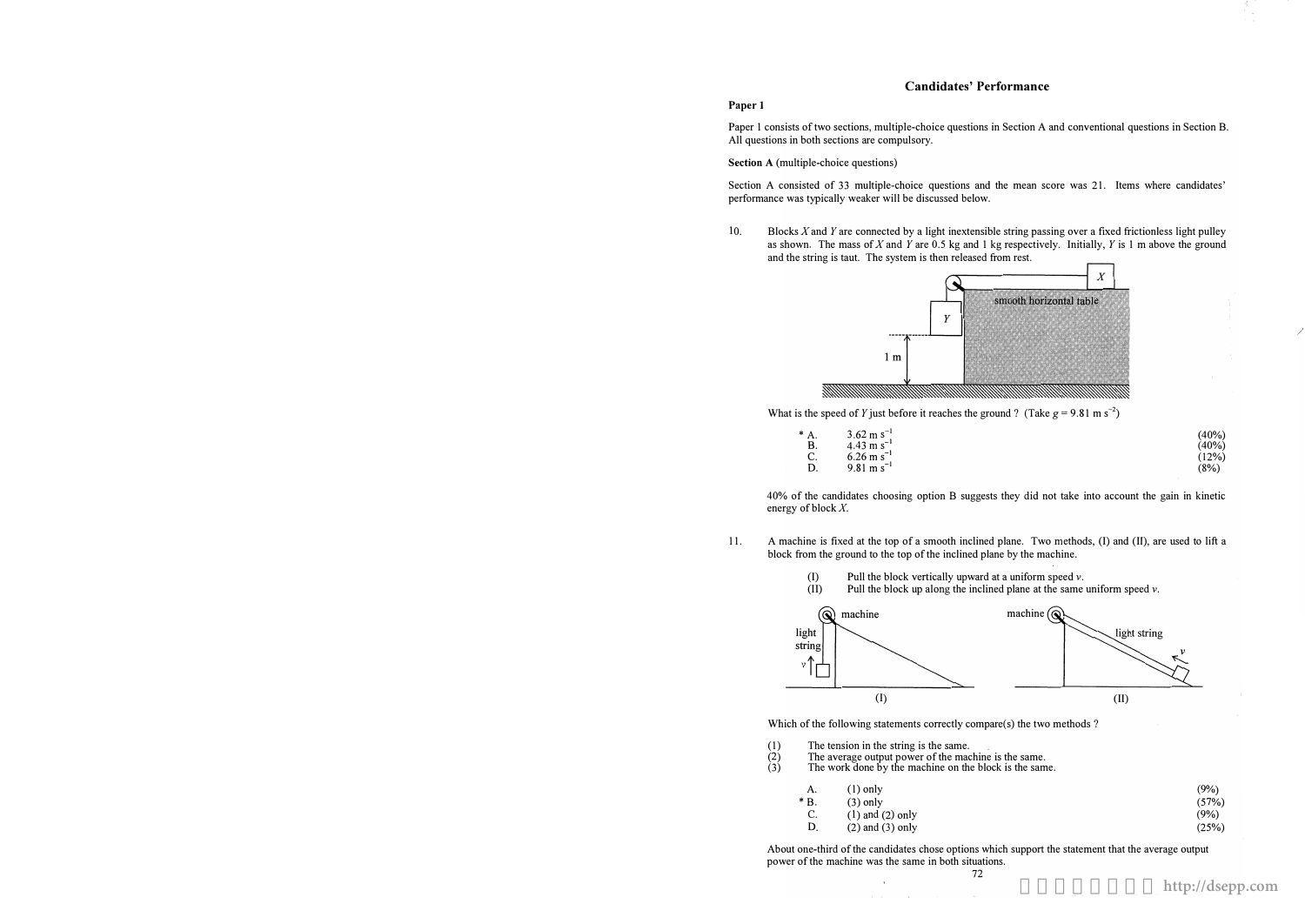A small object is released from rest at a point very far away from a planet  $X$ . The object then starts 13. moving towards  $X$ .  $X$  does not have an atmosphere. Neglect the effect of other celestial bodies.







Nearly a quarter of the candidates chose option B, possibly assuming that the acceleration of the object was constant throughout its fall.

14. shown in Figure (b).



- 
- 
- C. Particle  $E$  is always at rest.
- D. Particle *I* is momentarily at rest at  $t = 1$  s.

30% of the candidates wrongly thought that particle I was momentarily at rest at  $t = 1$  s when it was at the equilibrium position.

22. equilibrium.



Which of the following statements MUST BE correct?

- $(1)$ Both spheres carry positive charges.
- The amount of charges on the two spheres is the same.  $(2)$
- The separation  $d$  depends on  $m$ .  $(3)$

 $\Delta \sim 10^{11}$  m  $^{-1}$  m  $^{-1}$ 

| А.    | $(1)$ only |
|-------|------------|
| $*B.$ | $(3)$ only |

- $(1)$  and  $(2)$  only C.
- D.  $(2)$  and  $(3)$  only

Over a quarter of the candidates chose options which support the statement that the amount of charges on the spheres was the same.

 $\sim 100$  km s  $^{-1}$ 

Figure (a) shows the equilibrium positions of particles E to N in a medium. At time  $t = 0$ , a longitudinal wave starts travelling from left to right. At time  $t = 1$  s, the positions of the particles are

> $(10%)$  $(30%)$

In the figure, two charged conducting spheres of the same mass  $m$  are put in a vertical plastic cylinder. The inner wall of the cylinder is smooth. The spheres are separated by a distance  $d$  and remain in

$$
\begin{array}{c}\n -\uparrow \\
 d \\
 -\downarrow\n \end{array}
$$

| $(11\%)$ |  |
|----------|--|
| (63%)    |  |
| (9%)     |  |
| (17%)    |  |

http://dsepp.com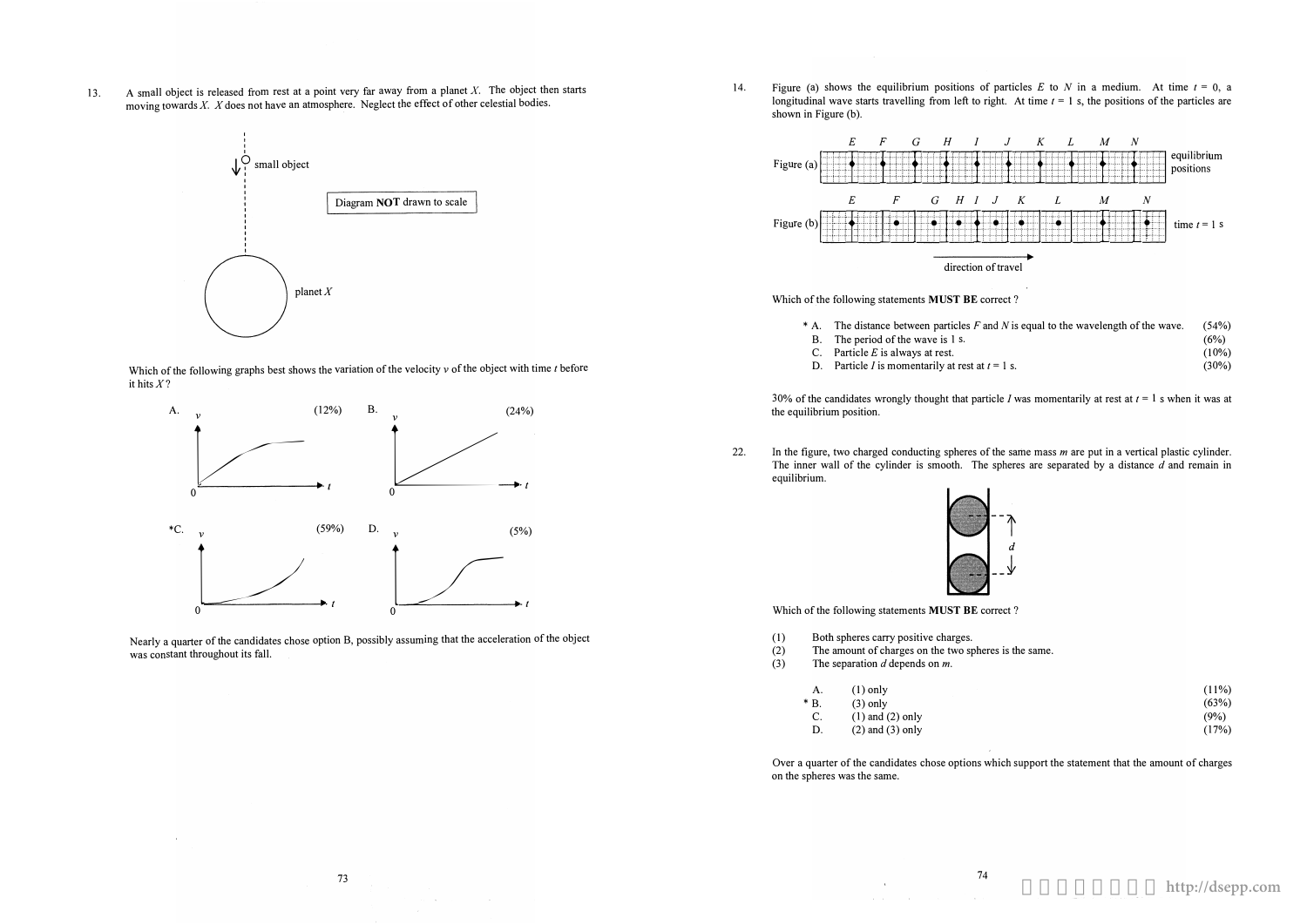26. The figure shows a simple d.c. motor, the coil ABCD is mounted between the poles of two slab-shaped magnets.



Which of the following statements is correct?

28. A metal rod PQ of length  $l$  is moving along smooth horizontal metal rails  $X$  and  $Y$  with constant speed  $\nu$  in a uniform magnetic field of magnetic field strength B pointing into the paper. The metal rails  $X$  and  $Y$  are separated by a distance of  $d$  and are connected to a resistor of resistance  $R$  as shown.

Surprisingly, nearly a quarter of the candidates did not realise that the direction of the current in the coil would change in each cycle.

- \* A. The turning effect is zero when the coil is vertical. (46%)
- B. The magnetic force acting on BC is the greatest when the coil is horizontal.  $(16%)$  $(14%)$
- C. D. The direction of the magnetic force acting on AB remains constant. The direction of the current in the coil remains unchanged. (24%)
- 

 $(8%)$ (19%) (19%) (54%)



Which of the following descriptions about the induced current is correct?

31. Which of the following diagrams best shows the deflection of  $\alpha$  and  $\beta$  particles in a uniform electric field in vacuum ?

magnitude direction

A. B.  $*$  C. D. 耶\_ R 耶\_ R Bdv  $\mathbb{R}$ Bdv  $\overline{R}$ from  $X$  to  $Y$  through  $R$ from  $Y$  to  $X$  through  $R$ from  $X$  to  $Y$  through  $R$ from  $Y$  to  $X$  through  $R$ (28%)  $(13%)$ (46%) (13%)

Nearly 30% of the candidates mistook the whole length of the metal rod for finding the induced current.

30. The input terminal of a transformer is connected to the 220 V mains supply. Ten identical light bulbs are connected in parallel to the output terminal of the transformer. All the light bulbs are working at their rated values of'3 V, 1.5 W'. If the efficiency of the transformer is 70%, what is the current drawn

from the mains supply?

| А. | 0.007 A |
|----|---------|
| В. | 0.048 A |
| C. | 0.068A  |
|    |         |

\* D. 0.097 A

Just more than half of the candidates managed to obtain the correct answer corresponding to transformers which were less than ideal.





 $\beta$  particles.



## Over 30% of the candidates made mistakes in identifying the curvature of the paths described by  $\alpha$  and

更多試卷歡迎瀏覽 **http://dsepp.com**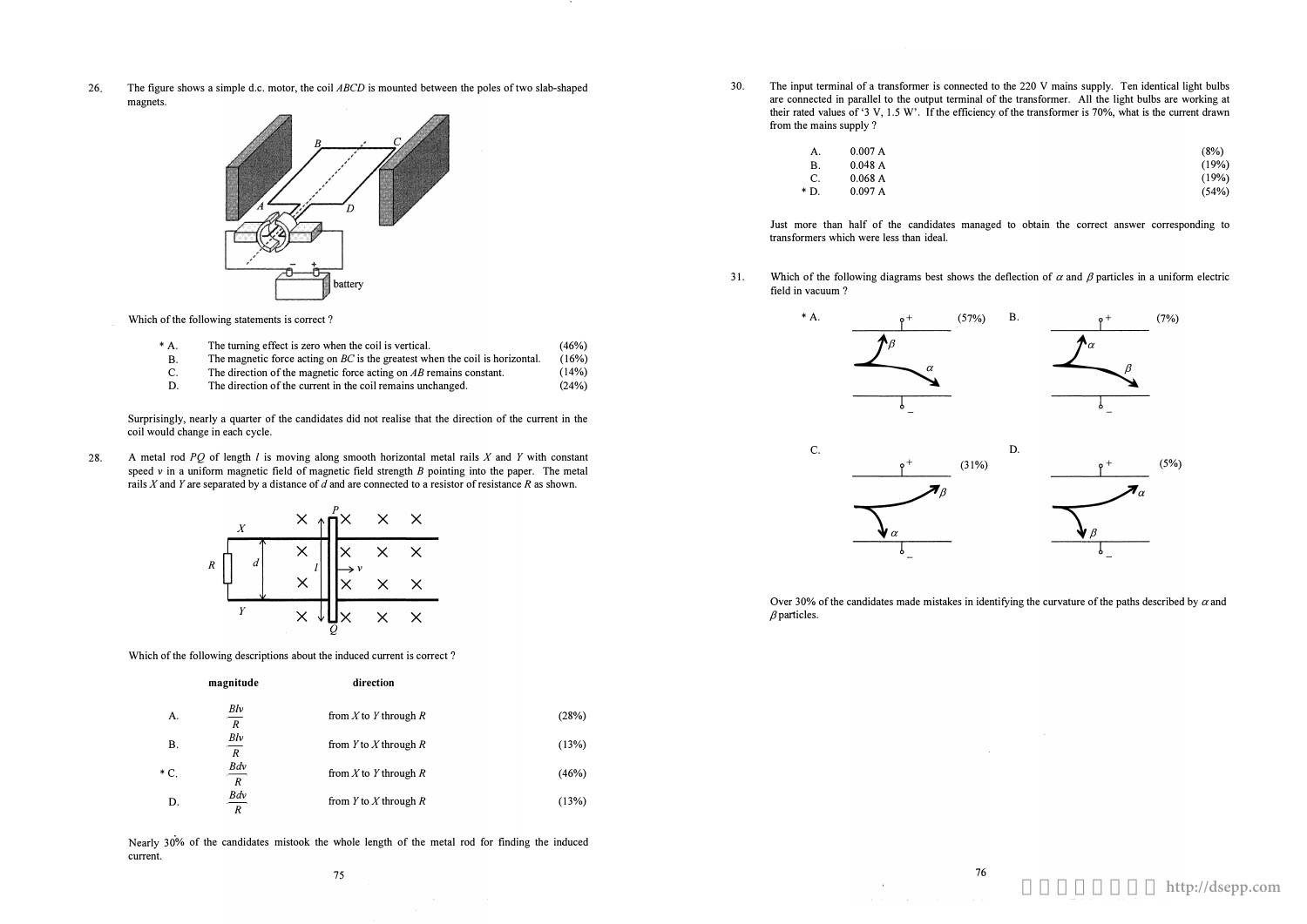The mean percentage correct achieved by the candidates was slightly higher than 50%. Most markers agreed that there was an appropriate balance between questions testing basic knowledge and those testing higher-order skills.

 $\sim 10^{-11}$ 

| 9  | This question tested candidates' knowledge and understanding on electromagnetism. Their<br>performance was fair. Part (a) was in general well answered except (a)(iv) in which not<br>many were able to explain why the two magnetic forces, a pair of action and reaction forces,<br>were equal in magnitude. In $(b)(i)$ , only the more able candidates referred to the direction of<br>currents in neighbouring wire segments when explaining the origin of magnetic forces.<br>Some misunderstood the situation in (b)(ii) and tried to answer the question by considering<br>the induced current in the spring. |
|----|-----------------------------------------------------------------------------------------------------------------------------------------------------------------------------------------------------------------------------------------------------------------------------------------------------------------------------------------------------------------------------------------------------------------------------------------------------------------------------------------------------------------------------------------------------------------------------------------------------------------------|
| 10 | This question on radioactivity was in general well answered. Candidates did well in parts<br>(a) and (c). In (b), quite a number of candidates wrongly thought that the $\alpha$ particles<br>neutralised the charged dust directly. Most candidates knew how to calculate the activity in<br>part (d), only some of them made mistakes in the unit.                                                                                                                                                                                                                                                                  |

### Section B (conventional questions)

| This question was based on a passage describing the use of soil thermometers. The situation<br>was unfamiliar to most candidates and the general performance was unsatisfactory. In (a),<br>few were able to state that a larger bulb of such a thermometer would improve its sensitivity.<br>Most candidates did well in parts $(b)(i)(ii)$ . However, very few gave a concise explanation<br>of the function of paraffin wax in (b)(iii).<br>This question required candidates to describe how to measure the speed of a bullet using the<br>apparatus provided. The general performance was poor. Many candidates failed to mention<br>that the speed of the trolley immediately after the collision should have been taken. A small<br>number of candidates did not know that the motion sensor registered the trolley's speed<br>instead of its distance travelled. Not many were able to state the precautions for getting a<br>more accurate result such as the bullet should be fired along the trolley's direction of travel.<br>This question was on the microscopic properties of gases. Candidates' performance was<br>fair. In (a), most candidates knew that the root-mean-square speed of gas molecules was<br>related to the gas temperature, but some forgot to take the square root of the ratio of<br>temperatures. Quite a number of them had a misconception in part (b) that the collisions<br>among gas molecules themselves would contribute to the gas pressure. |
|-------------------------------------------------------------------------------------------------------------------------------------------------------------------------------------------------------------------------------------------------------------------------------------------------------------------------------------------------------------------------------------------------------------------------------------------------------------------------------------------------------------------------------------------------------------------------------------------------------------------------------------------------------------------------------------------------------------------------------------------------------------------------------------------------------------------------------------------------------------------------------------------------------------------------------------------------------------------------------------------------------------------------------------------------------------------------------------------------------------------------------------------------------------------------------------------------------------------------------------------------------------------------------------------------------------------------------------------------------------------------------------------------------------------------------------------------------------------------------------------|
|                                                                                                                                                                                                                                                                                                                                                                                                                                                                                                                                                                                                                                                                                                                                                                                                                                                                                                                                                                                                                                                                                                                                                                                                                                                                                                                                                                                                                                                                                           |
|                                                                                                                                                                                                                                                                                                                                                                                                                                                                                                                                                                                                                                                                                                                                                                                                                                                                                                                                                                                                                                                                                                                                                                                                                                                                                                                                                                                                                                                                                           |
|                                                                                                                                                                                                                                                                                                                                                                                                                                                                                                                                                                                                                                                                                                                                                                                                                                                                                                                                                                                                                                                                                                                                                                                                                                                                                                                                                                                                                                                                                           |
| This question tested candidates' knowledge and understanding on projectiles. In general,<br>candidates' performance was fair. Most answered part (a)(i) correctly. However, some<br>failed to distinguish the horizontal uniform motion and the vertical uniformly accelerated<br>motion of a projectile in (a)(ii). Weaker ones even employed $v^2 = u^2 + 2as$ to compute the<br>resultant speed of the projected bearing. Part (b) revealed that quite a number of the<br>candidates had misconceptions about Newton's third law of motion - taking weight and air<br>resistance as an action-and-reaction pair in this case.                                                                                                                                                                                                                                                                                                                                                                                                                                                                                                                                                                                                                                                                                                                                                                                                                                                          |
| This question tested candidates' knowledge and understanding on circular motion. In (a),<br>most candidates managed to indicate the forces acting on the teapot although a few of them<br>labelled the frictional force as 'centripetal force'. In (b), quite a lot of the candidates' failed<br>to work out the correct angular velocity from the rate of revolution given. Weaker ones<br>misunderstood part (c) and they wrongly applied the equation for circular motion to tackle<br>the problem.                                                                                                                                                                                                                                                                                                                                                                                                                                                                                                                                                                                                                                                                                                                                                                                                                                                                                                                                                                                    |
| This question tested candidates' basic knowledge of wave motion. Candidates' performance<br>was satisfactory. Part (a) was well answered. In $(b)(i)$ , some candidates only stated 'crest<br>meets trough at $Q'$ to explain why a minimum occurred there. Quite a number of them did<br>not know that in (b)(iii) the amplitude of the water waves would decrease gradually with the<br>distance from the source.                                                                                                                                                                                                                                                                                                                                                                                                                                                                                                                                                                                                                                                                                                                                                                                                                                                                                                                                                                                                                                                                       |
| This question was well answered. Most were able to obtain the correct answers in parts<br>$(a)(i)(ii)$ . Some candidates failed to recognise that in $(a)(iii)$ the light ray would eventually<br>emerge from the plastic block as the incident angle within the block becomes smaller than<br>the critical angle. Weaker ones drew a light ray bending towards the normal when the light<br>ray emerged from the block to the air. Part (b) was in general well answered.                                                                                                                                                                                                                                                                                                                                                                                                                                                                                                                                                                                                                                                                                                                                                                                                                                                                                                                                                                                                                |
| This question tested candidates' understanding of the relationship among voltage, current<br>and resistance in a circuit. Candidates' performance was poor. Part (a) was well answered.<br>In (b), few were able to state explicitly that the temperature increase led to the increase in<br>resistance. Not many pointed out that by definition $R = \frac{V}{I}$ in part (c). Although most were<br>able to obtain the correct resistances in (d), not many realised that the one corresponding to<br>room temperature should be employed to find the length of the tungsten filament in part (e).                                                                                                                                                                                                                                                                                                                                                                                                                                                                                                                                                                                                                                                                                                                                                                                                                                                                                      |
|                                                                                                                                                                                                                                                                                                                                                                                                                                                                                                                                                                                                                                                                                                                                                                                                                                                                                                                                                                                                                                                                                                                                                                                                                                                                                                                                                                                                                                                                                           |

# 更多試卷歡迎瀏覽 **http://dsepp.com**